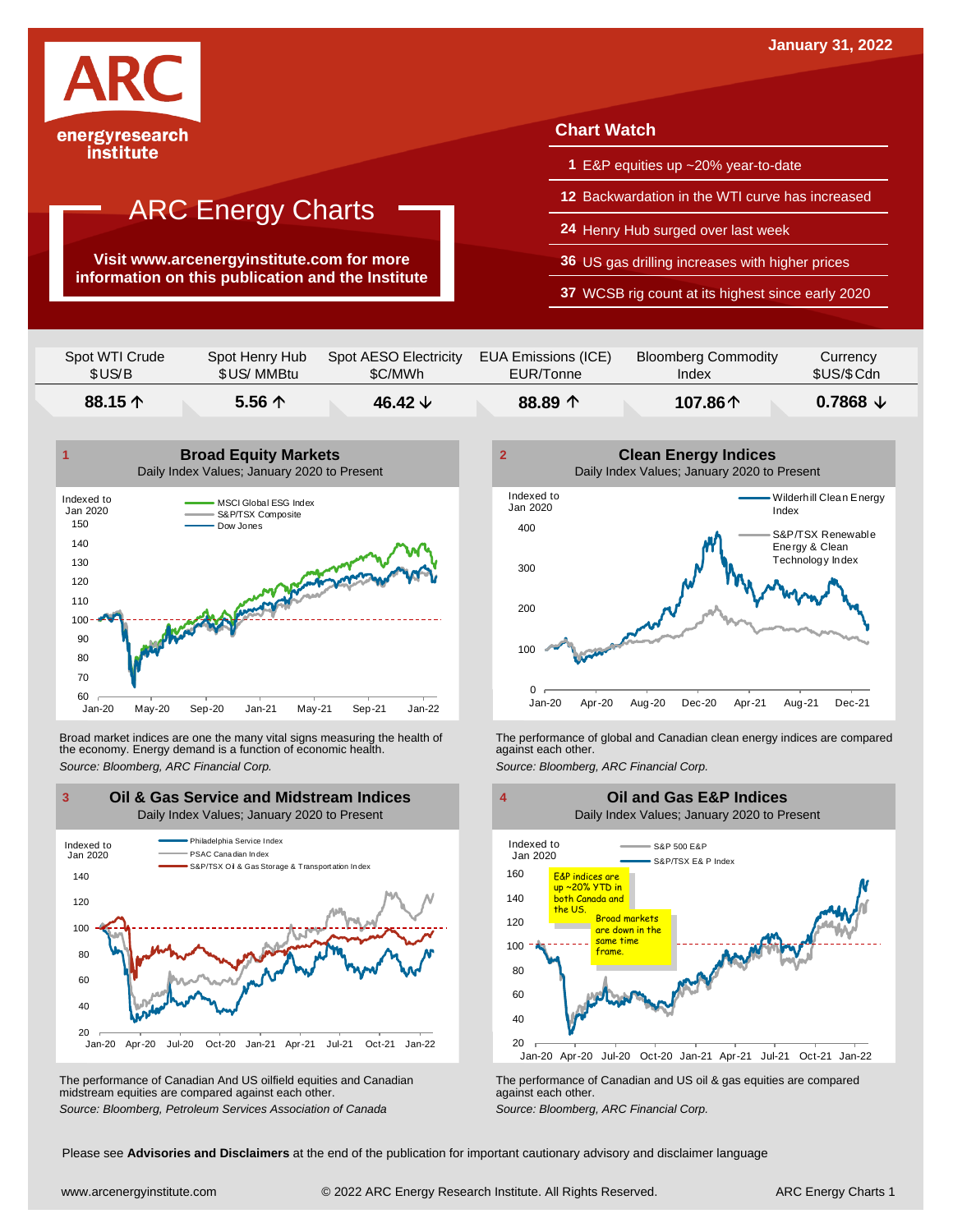# energyresearch institute

### ARC Energy Charts

**Energy Transition**



BCOM is <sup>a</sup> widely tracked benchmark for the commodities market. It is composed of <sup>23</sup> exchange-traded contracts on physical commodities. *Source: Bloomberg*





EU Allowances (EUA) are carbon credits equivalent to one tonne of CO2 used in the European Union Emissions Trading Scheme (EU ETS). *Source: Bloomberg*



ERCOT is the grid operator for 90% of the electricity sold in Texas. The price shown is for the North Hub and is the wholesale price. *Source: Bloomberg*



This series is <sup>a</sup> measure of expected inflation (on average) over the five-year period that begins five years from today. *Source: Federal Reserve Bank of St. Louis, (FRED) Economic Data*



The carbon dioxide data on Mauna Loa constitutes the longest record of direct measurements of CO2 in the atmosphere. *Source: NOAA*



The Alberta Electric System Operator (AESO) manages and operates the provincial power grid. *Source: Bloomberg*

#### **Alberta Electricity: AESO Average Pool Price** Daily and 30-Day Average; January 2020 to Present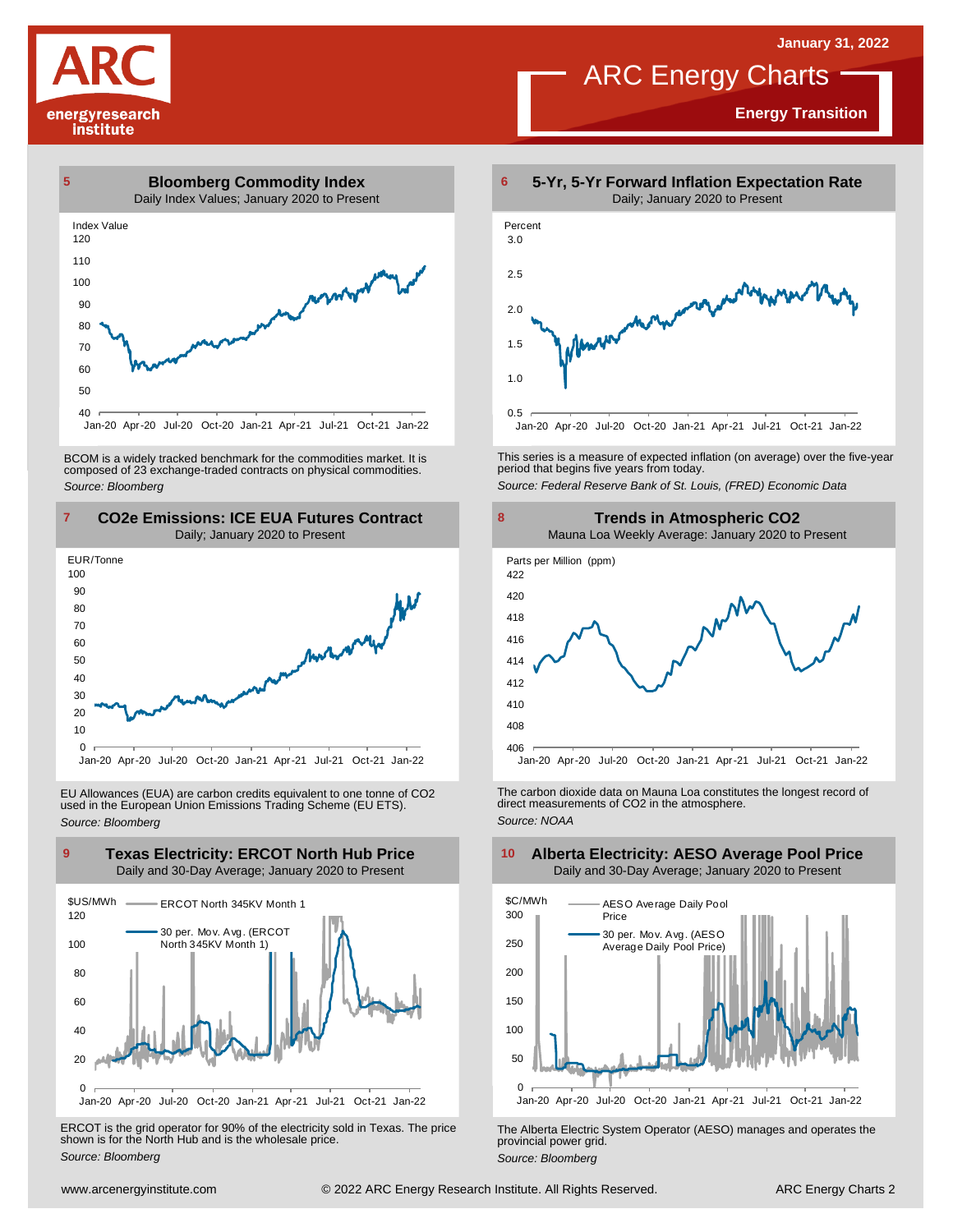**Crude Oil**



#### **WTI Crude Oil Price and Differential to Brent 11**



North American crude oil prices can sometimes disconnect from global prices depending on regional supply and demand dynamics. *Source: Bloomberg*

### **CDN Heavy Oil Price Differential to WTI 13 14**

Western Canadian Select (WCS) Differential; Rolling 12-Month History



The differential should reflect quality differences and transportation costs. Greater discounts can result from infrastructure or refinery outages. *Source: Bloomberg*



Natural gas liquids have become critical contributors to producer's cash flow. Most of Canada's oil production comes from Alberta; split between oil sands<br>Prices are influenced by the price of oil as well as local supply a



ARC Energy Charts

Forward prices for WTI are plotted for the next 36 contracts, and compared against the same contracts one month prior. *Source: Bloomberg*

### **CDN Light Crude Oil Price Differential to WTI**



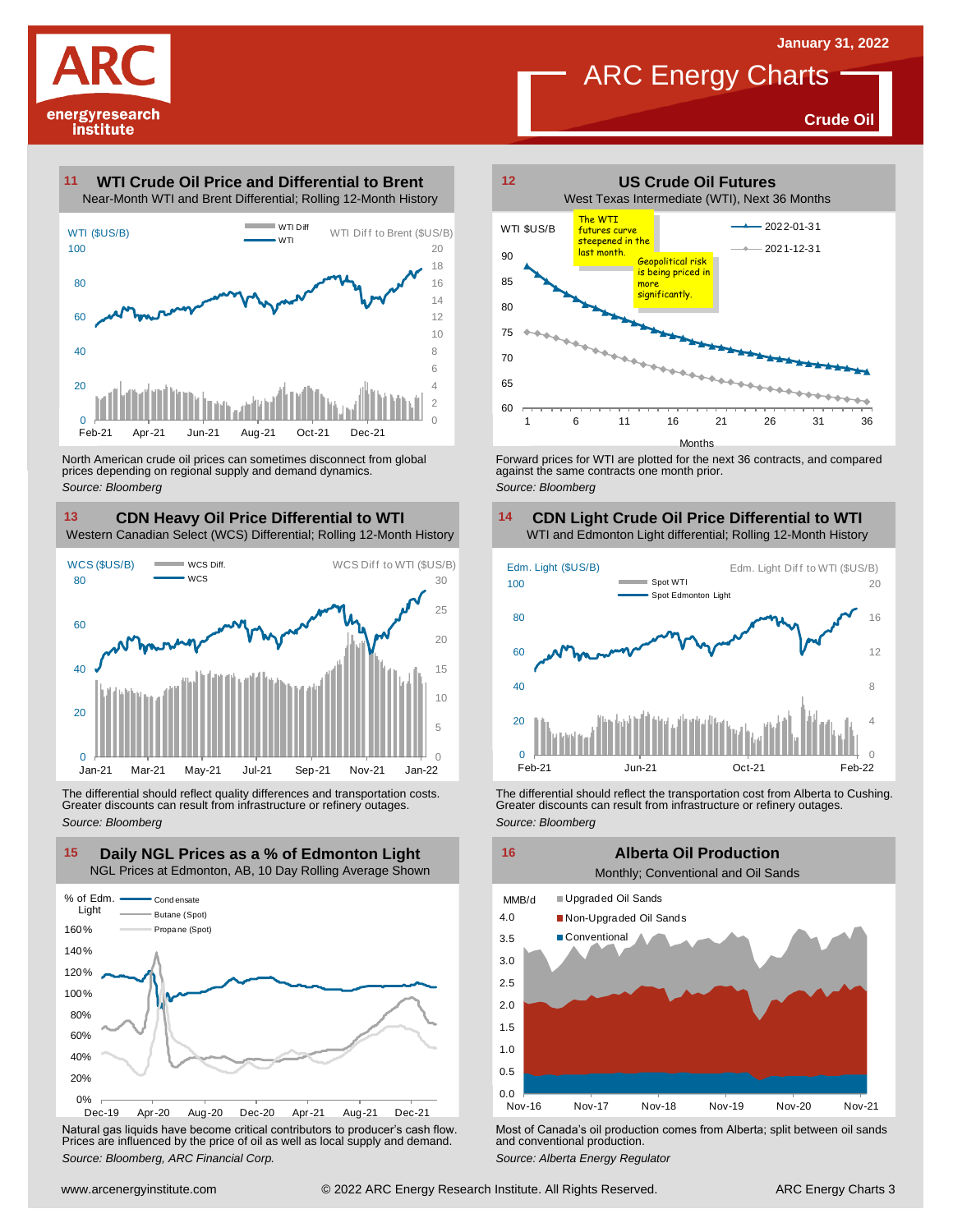**Crude Oil**

# energyresearch institute



US crude oil stock levels can affect crude oil prices. Stock levels for the current year are represented by the blue line. US crude oil stock levels can affect crude oil prices. Stock levels for the Gasoline, diesel and jet fuel consumption represent the majority of oil use in<br>current year are represented by the blue line.<br>Source: U.S. Energy



Weekly production is modelled by the EIA. It is less accurate then monthly Crude oil imports from Canada are taking market share from overseas<br>The imports in the more from overseas imports imports.<br>Source: U.S. Energy Info



OECD stock levels can affect crude oil prices. *Source: International Energy Agency*



ARC Energy Charts

 $0$ <br>Jan-20 Apr-20 1 2 Jan-20 Apr-20 Jul-20 Oct-20 Jan-21 Apr-21 Jul-21 Oct-21 Jan-22



Jan-17 Jul-17 Jan-18 Jul-18 Jan-19 Jul-19 Jan-20 Jul-20 Jan-21 Jul-21 Jan-22



OPEC's production levels relative to its sustainable and spare capacity influences global crude prices. Note: scale has been expanded. *Source: Bloomberg, Russia Ministry of Energy*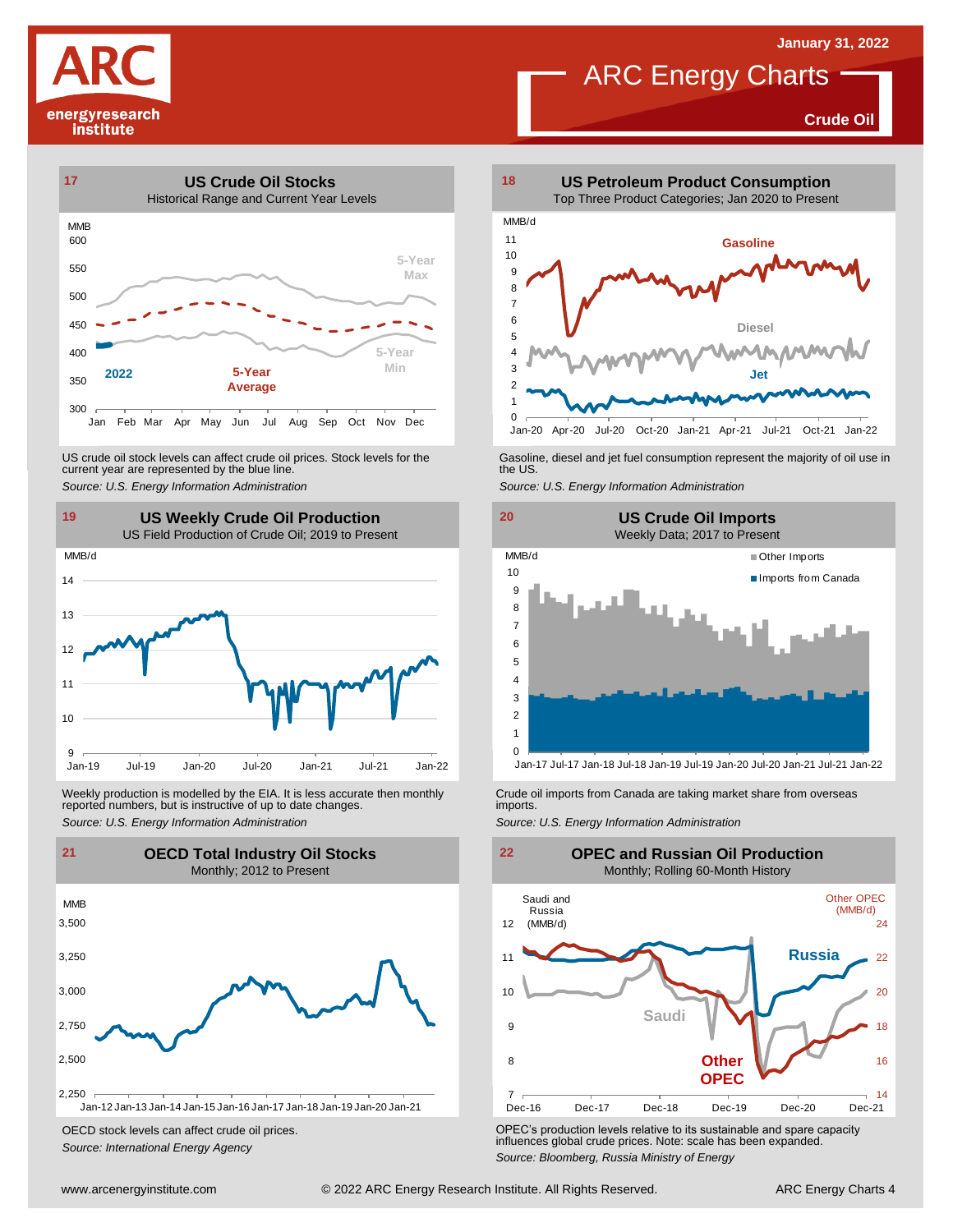**Natural Gas**



**23 Near-Month North American Natural Gas Prices 24** Daily Prices; Rolling 12-Month History



Near-month prices at AECO track Henry Hub prices, the exchange rate and<br>the cost of transportation. Local factors can also affect price.<br>Source: Bloomberg<br>**CIObal Natural Gas Prices**<br>Japan/Korea, UK NBP, Henry Hub; 10-Day the cost of transportation. Local factors can also affect price. *Source: Bloomberg*

**25 Global Natural Gas Prices**



International natural gas prices strongly impact the economics of proposed LNG projects.

*Source: Bloomberg*



The ability of gas producers to move gas out of the WCSB to eastern markets Between exports to Mexico and LNG shipments, the US is growing as a<br>and the US is a major factor in local natural gas prices.<br>Source: Bloomberg Va



ARC Energy Charts

Forward contract prices are plotted for the next <sup>36</sup> months, and compared against the curve one month prior. *Source: Bloomberg*





AECO forward prices mimic Henry Hub futures minus a differential.

*Source: Bloomberg*



**US Natural Gas Exports – Excluding Canada**

Jan-18 Jun-18 Nov-18Apr-19Sep-19Feb-20 Jul-20 Dec-20May-21Oct-21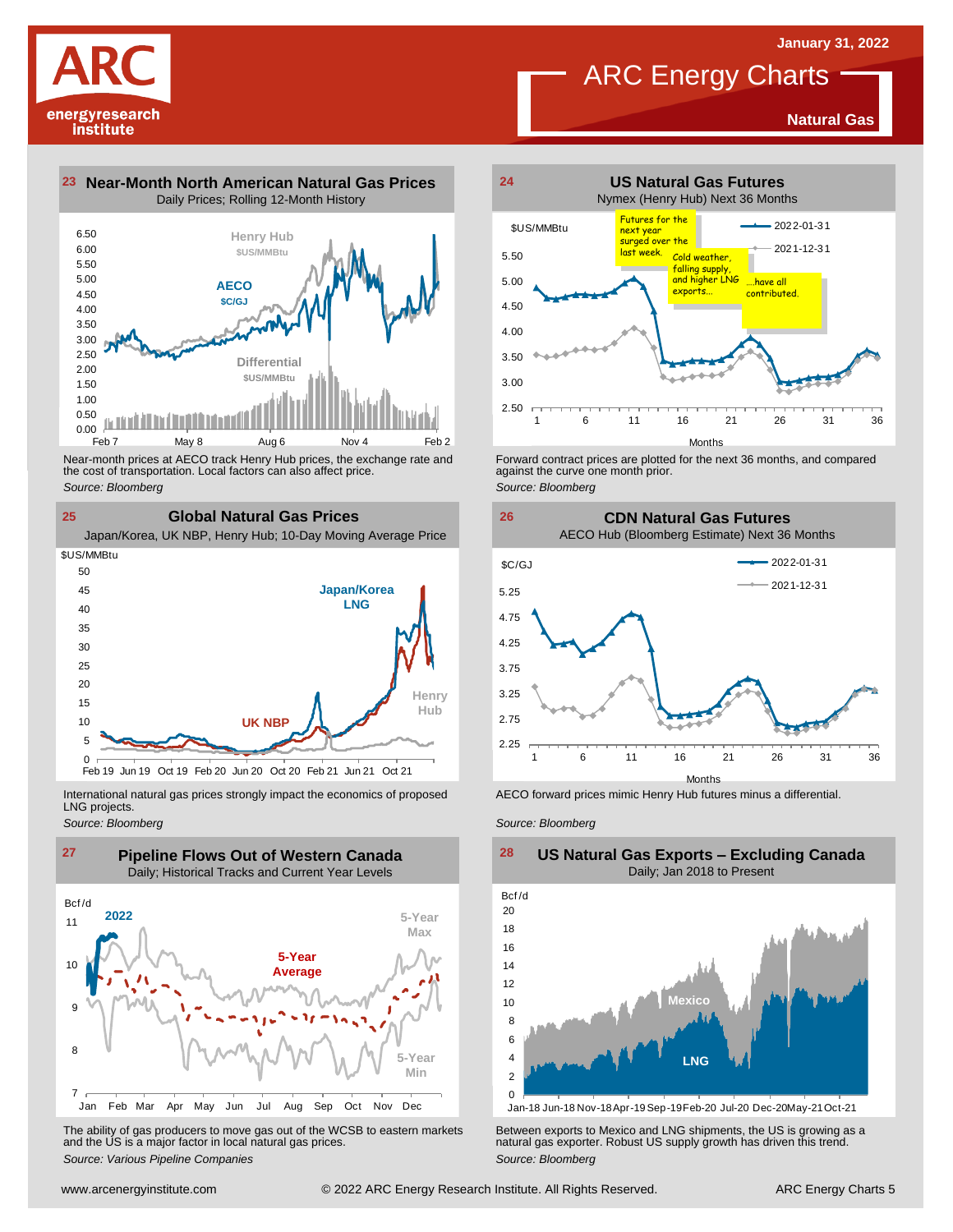**Natural Gas**



### **29 30 Alberta Natural Gas Demand**



Alberta natural gas demand has grown steadily in recent years, largely<br>
driven by new oil sands demand and power generation projects.<br>
Source: *Bloomberg*<br>
Source: *Bloomberg*<br>
Daily Western CDN Production<br>
Estimated Using Alberta natural gas demand has grown steadily in recent years, largely **Domestic US demand fluctuates in the summer** and during the winter as driven by new oil sands demand and power generation projects.<br>Ariven by new oil

### **31 32 Daily Western CDN Production** Estimated Using Major Pipeline Receipts  $\frac{31}{\text{Bcf/d}}$



This includes receipts on the TCPL, Alliance, WestCoast and TransGas pipelines.



WE Canada's natural gas storage level provides a good metric if the country is<br>
Canada's natural gas storage level provides a good metric if the country is<br>
Well stocked. Abnormally high or low storage can affect the basi Canada's natural gas storage level provides <sup>a</sup> good metric if the country is well stocked. Abnormally high or low storage can affect the basis. *Source: Bloomberg*



ARC Energy Charts





*Source: Pipelines Pipelines Pipelines Pipelines Pipelines Companies Pipeline Pipelines Pipelines Pipelines Pipelines Companies Pipeline Companies Pipeline Companies Pipeline Companies Pip* 



The EIA reports changes in US natural gas inventories held in underground storage facilities on <sup>a</sup> weekly basis.

*Source: U.S. Energy Information Administration*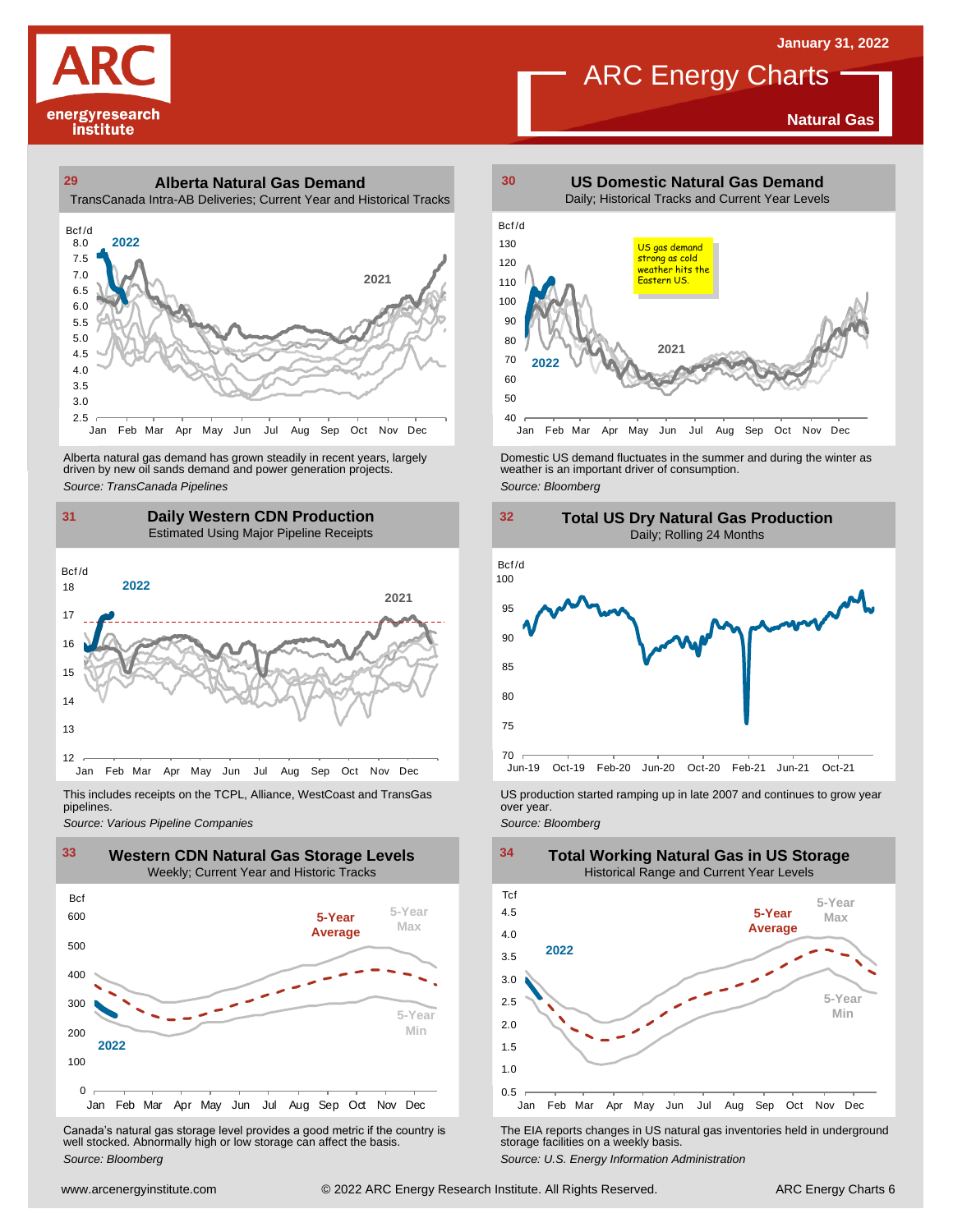**Oilfield Activity**



#### **35 36 Canada: Weekly Gas Drilling Activity**

Baker Hughes Drilling Rig Count; Current Year and Historical Range



Unlike US drilling activity, Canadian rigs are dispatched seasonally. Capital<br>allocation by operators is driven by views of future oil and gas prices. 0<br>Jan Feb Mar<br>Unlike US drilling activi<br>allocation by operators<br>Source: Baker Hughes



Unlike US drilling activity, Canadian rigs are dispatched seasonally. Capital Tracking US oil drilling by major play provides insight into the composition of<br>allocation by operators is driven by views of future oil and gas



Total rig-releases for exploratory and development wells are highlighted in this chart. Rig releases for the current year are shown in red. *Source: Daily Oil Bulletin/JWN* Jan Feb Mar Apr May Jun Jul Aug Sep Oct Nov Dec

**United States: Weekly Gas Drilling Activity** Baker Hughes Gas Rig Counts; 2020 to Present

ARC Energy Charts



Tracking US gas drilling by major play provides insight into the composition of US gas supply and growth trends. *Source: Baker Hughes*

**United States: Oil Drilling Activity** Baker Hughes Oil Rig Counts; 2020 to Present 300 400 500 600 700 800 Permian (Horizontal) ■ Other **38 United S**<br>Baker Hugh<br># of Oil Rigs - Play Level

 $\Omega$ 100 Jan-20 May-20 Sep-20 Jan-21 May-21 Sep-21 Jan-22

Tracking US oil drilling by major play provides insight into the composition of US oil supply and growth trends. *Source: Baker Hughes*



Total wells drilled in US Drilling Productivity Report regions are shown. These are the most active onshore US plays. *Source: EIA* Jan Feb Mar Apr May Jun Jul Aug Sep Oct Nov Dec

200